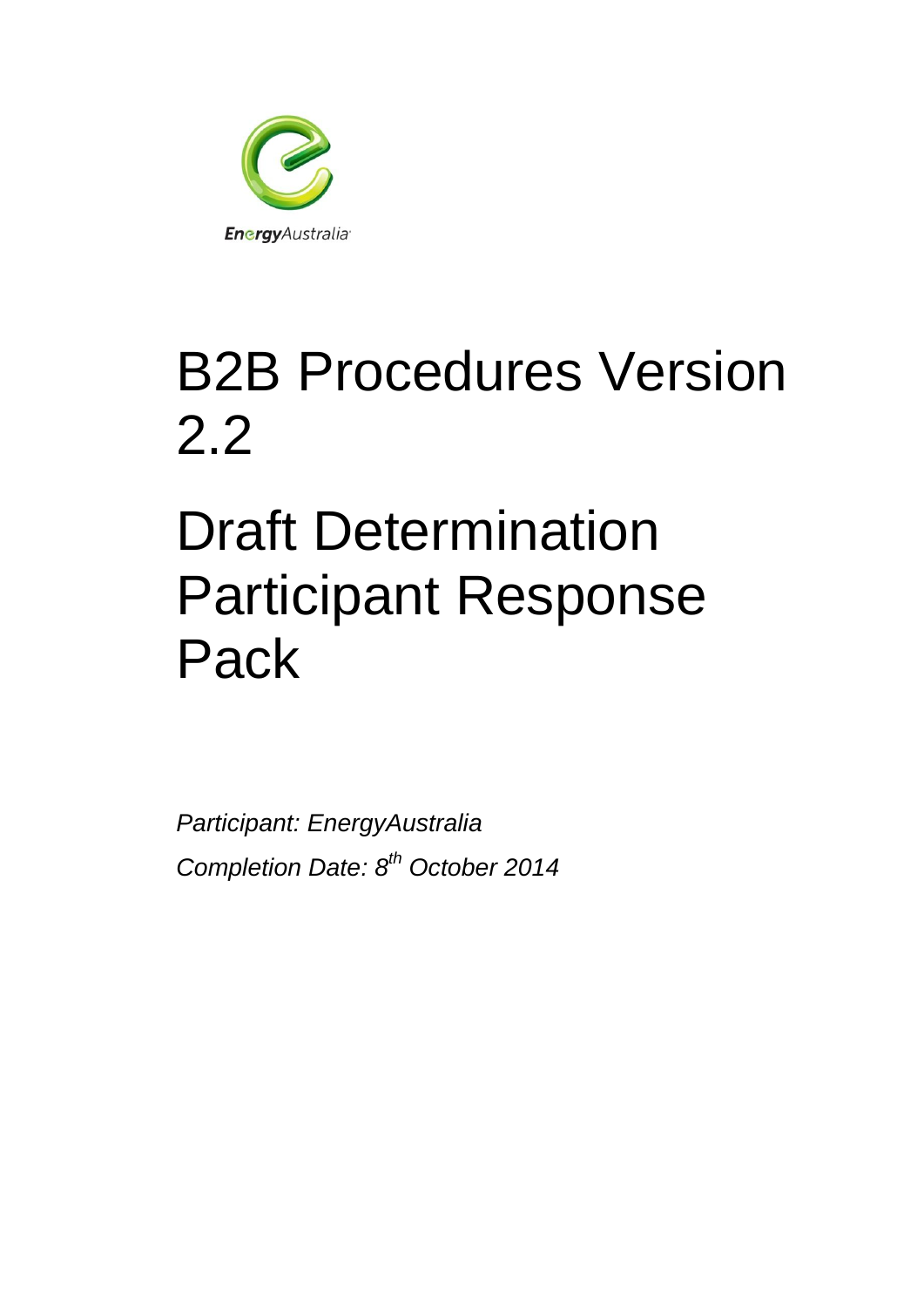#### **9. Participant Responses**

This section lists the changes proposed to the B2B Procedures: Version 2.1

Proposed changes have been categorised as Procedure changes as follows;

- Table 9.1 covers the proposed changes to the B2B Procedure Customer and Site Details Notification Process.
- Table 9.2 covers the proposed changes to the B2B Procedure Service Order Process.
- Table 9.3 covers the proposed changes to the B2B Meter Data Process.
- Table 9.4 covers the proposed changes to the B2B Procedure One Way Notification Process.
- Table 9.5 covers the proposed changes to the B2B Procedure Technical Guideline for B2B Procedures.
- Table 9.6 covers the proposed changes to the B2B Procedure Technical Delivery Specification.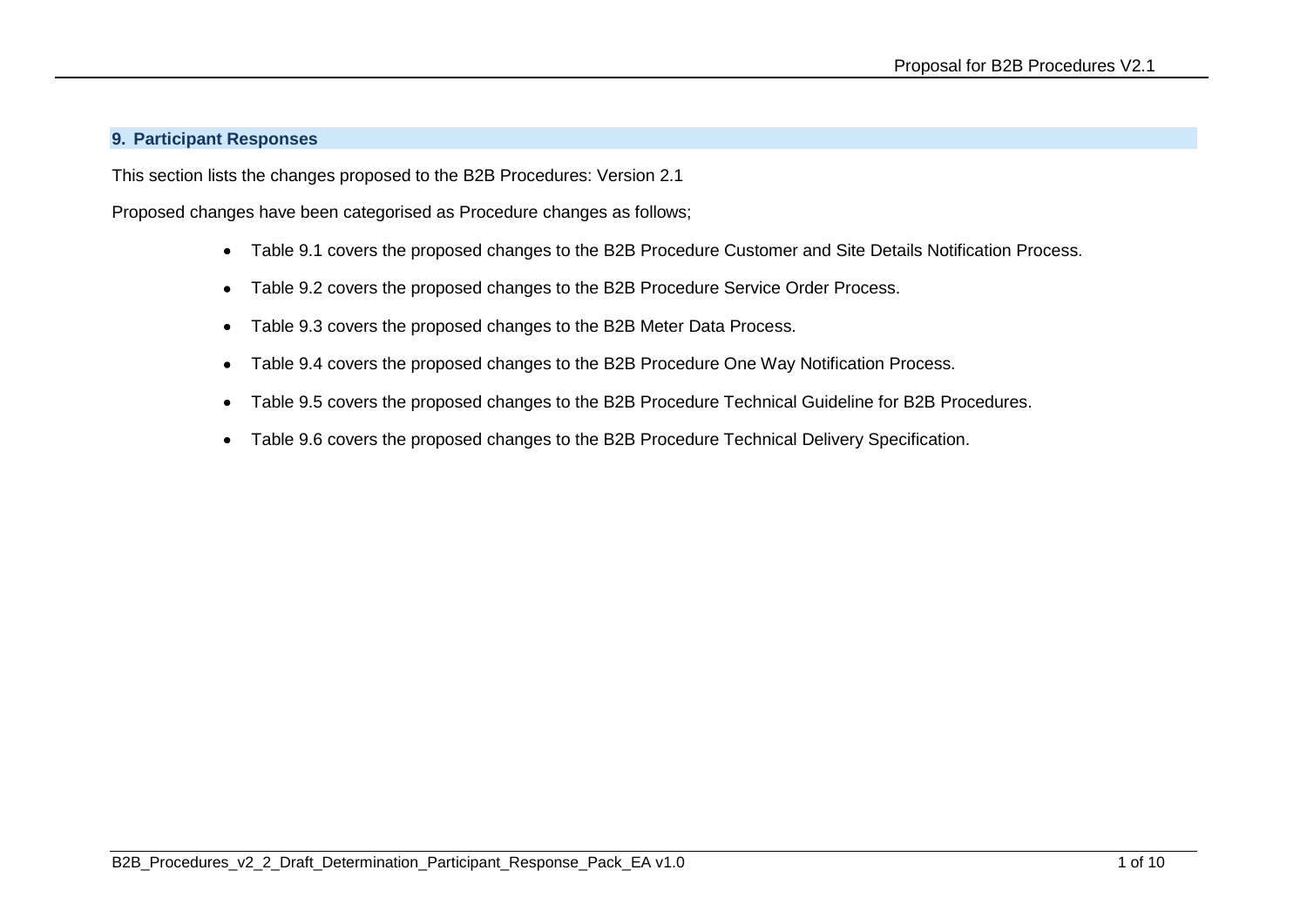## **9.1 Proposed changes to the B2B Procedure Customer and Site Details Notification Process**

| <b>Item</b> | ID | <b>Clause/Issue/Comment</b> | <b>Proposed revised B2B Procedures text</b> | <b>Rating</b><br>$(H/M/L^1)$ | <b>AEMO Response</b> |
|-------------|----|-----------------------------|---------------------------------------------|------------------------------|----------------------|
|             |    |                             | <b>Blue underline means insert</b>          |                              |                      |
|             |    |                             | <b>Red strikeout</b> means delete           |                              |                      |
|             |    |                             |                                             |                              |                      |
|             |    |                             |                                             |                              |                      |
|             |    |                             |                                             |                              |                      |

<sup>-</sup> $1$  L= Low: Not critical. Issues / comments are minor. They add clarity to the document. No major concern if not included in any further revisions M= Medium: Important. Strong case that issue / comments should be considered and an update to the document is desirable, but not critical. H= High: Critical. The issues / comments are fundamental and failure to make necessary changes has the potential to impact consensus.

B2B\_Procedures\_v2\_2\_Draft\_Determination\_Participant\_Response\_Pack\_EA v1.0 2 of 10 2 of 10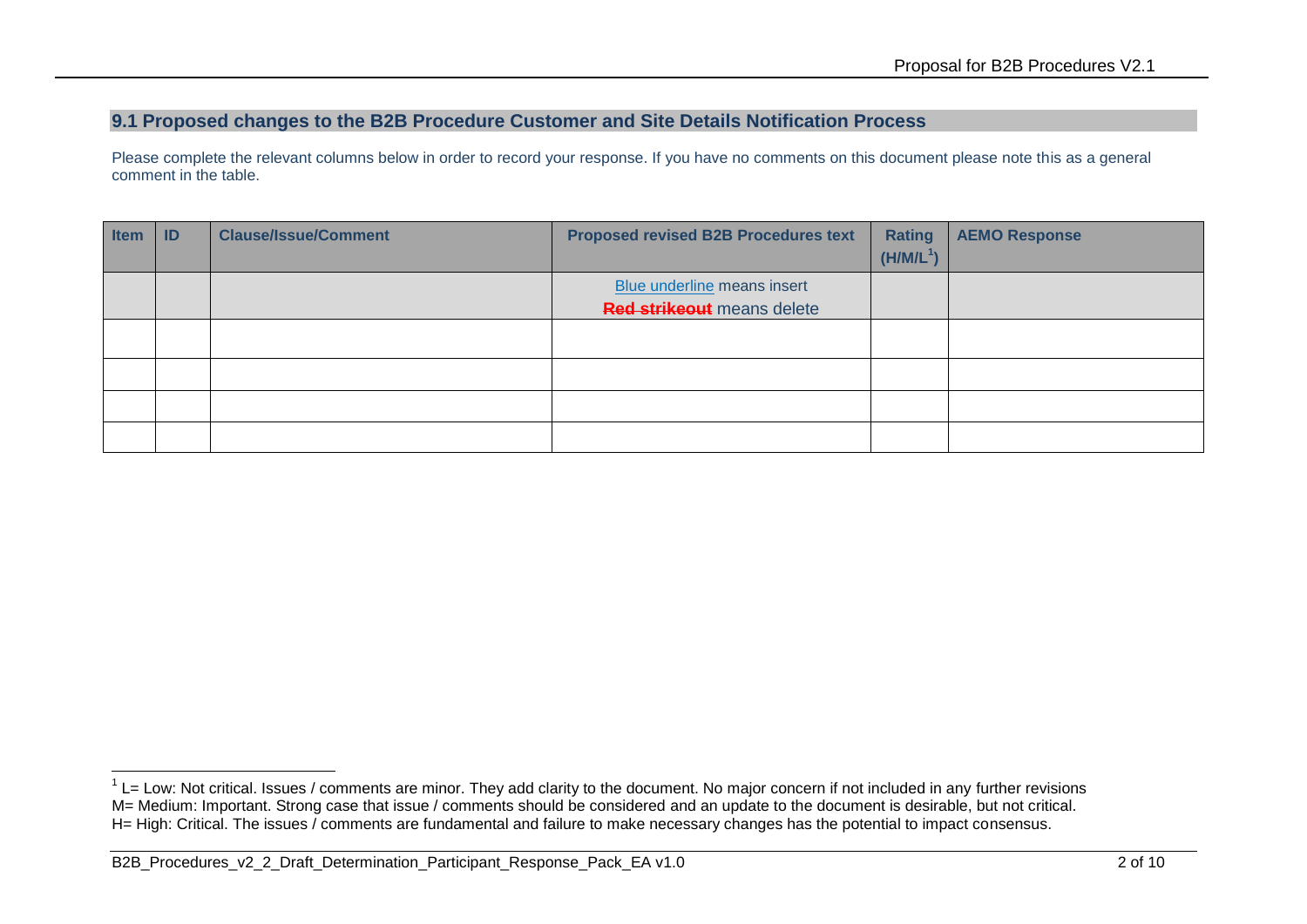## **9.2 Proposed changes to the B2B Procedure Service Order Process**

| <b>Item</b> | ID | <b>Clause/Issue/Comment</b> | <b>Proposed revised B2B Procedures text</b> | <b>Rating</b><br>(H/M/L <sup>2</sup> ) | <b>AEMO Response</b> |
|-------------|----|-----------------------------|---------------------------------------------|----------------------------------------|----------------------|
|             |    |                             | <b>Blue underline means insert</b>          |                                        |                      |
|             |    |                             | <b>Red strikeout</b> means delete           |                                        |                      |
|             |    |                             |                                             |                                        |                      |
|             |    |                             |                                             |                                        |                      |
|             |    |                             |                                             |                                        |                      |
|             |    |                             |                                             |                                        |                      |

 2 L= Low: Not critical. Issues / comments are minor. They add clarity to the document. No major concern if not included in any further revisions M= Medium: Important. Strong case that issue / comments should be considered and an update to the document is desirable, but not critical. H= High: Critical. The issues / comments are fundamental and failure to make necessary changes has the potential to impact consensus.

B2B\_Procedures\_v2\_2\_Draft\_Determination\_Participant\_Response\_Pack\_EA v1.0 3 of 10 3 of 10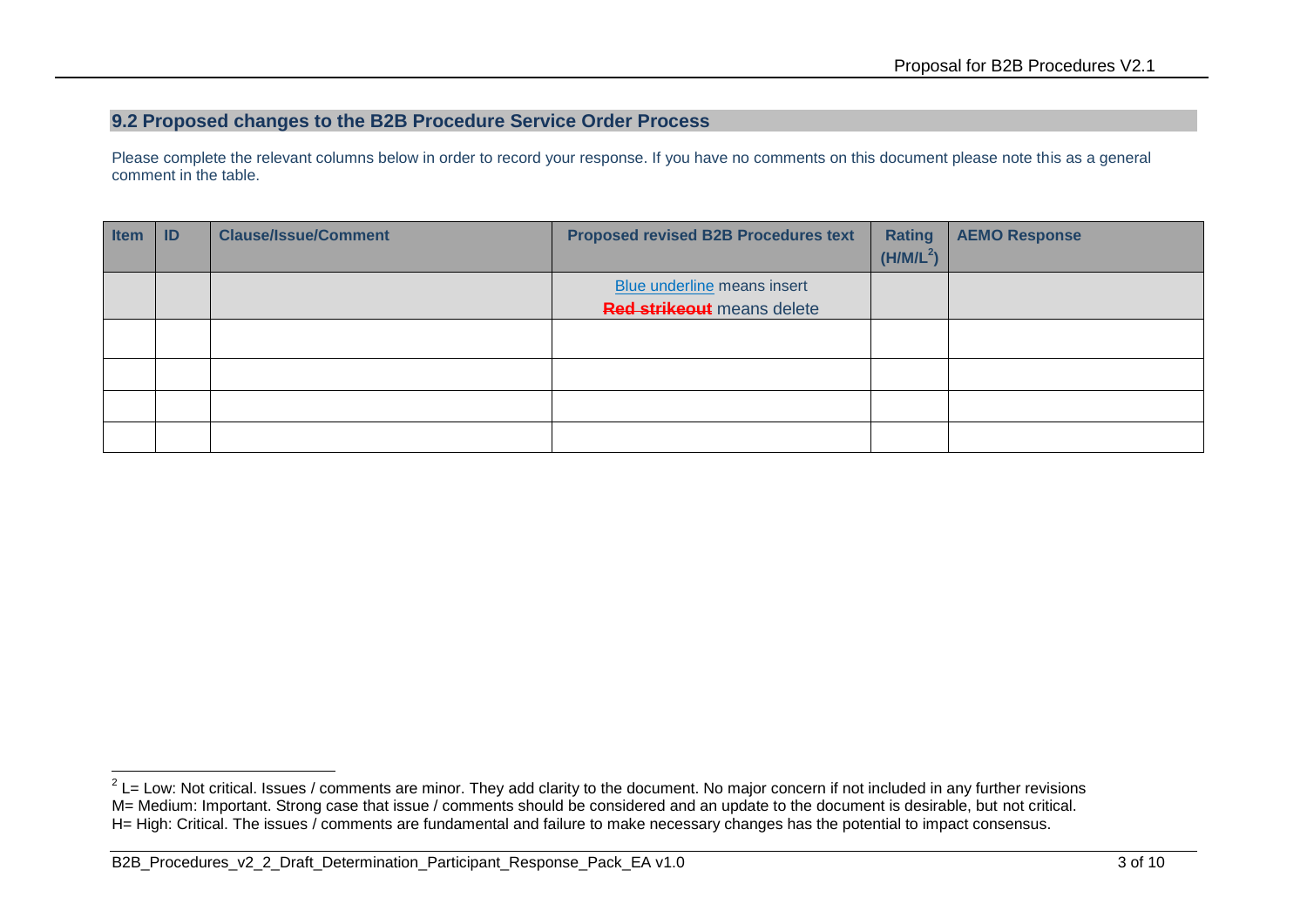#### **9.3 Proposed changes to the B2B Procedure Meter Data Process**

| <b>Item</b> | ID  | <b>Clause/Issue/Comment</b>                                                                                                                                                                                                                                                                                                                                                                                                                          | <b>Proposed revised B2B Procedures text</b>                                                                                                                                                                                                                                                                                                                                                                                                         | <b>Rating</b><br>$(H/M/L^3)$ | <b>AEMO Response</b> |
|-------------|-----|------------------------------------------------------------------------------------------------------------------------------------------------------------------------------------------------------------------------------------------------------------------------------------------------------------------------------------------------------------------------------------------------------------------------------------------------------|-----------------------------------------------------------------------------------------------------------------------------------------------------------------------------------------------------------------------------------------------------------------------------------------------------------------------------------------------------------------------------------------------------------------------------------------------------|------------------------------|----------------------|
|             |     |                                                                                                                                                                                                                                                                                                                                                                                                                                                      | Blue underline means insert<br><b>Red strikeout</b> means delete                                                                                                                                                                                                                                                                                                                                                                                    |                              |                      |
| 8.3.4       | 721 | 3.2.3 Timing Requirement for a<br><b>ProvideMeterRequest</b><br>a. A Participant must not issue a<br>ProvideMeterDataRequest relating to a<br>scheduled reading event prior to the<br>completion of:<br>1. Four Business Days following the<br>read event for type 1, 2, 3 and 4<br><b>Metering Installations;</b><br>Six Business Days following the<br>2.<br>published Next Scheduled Read<br>Date for type 5 and 6 Metering<br>Installations; and | 3.2.3 Timing Requirement for a<br><b>ProvideMeterRequest</b><br>a. A Participant must not issue a<br>ProvideMeterDataRequest relating to a<br>scheduled reading event prior to the<br>completion of: until<br>1. Four Business Days following<br>the read event for type 1, 2, 3<br>and 4 Metering Installations;<br>Six Business Days following<br>2.<br>the published Next Scheduled<br>Read Date for type 5 and 6<br>Metering Installations; and | н                            |                      |
|             |     | The seventh Business Day of the<br>$3_{-}$<br>calendar month for the previous<br>month's MDFF Data, for type 7<br><b>Metering Installations.</b><br>As currently worded, the above clause<br>indicates that a PMDR can only be submitted,                                                                                                                                                                                                            | 3. The seventh Business Day of<br>the calendar month for the<br>previous month's MDFF Data,<br>for type 7 Metering<br>Installations.<br>b. A Participant must not issue a                                                                                                                                                                                                                                                                           |                              |                      |

 3 L= Low: Not critical. Issues / comments are minor. They add clarity to the document. No major concern if not included in any further revisions M= Medium: Important. Strong case that issue / comments should be considered and an update to the document is desirable, but not critical. H= High: Critical. The issues / comments are fundamental and failure to make necessary changes has the potential to impact consensus.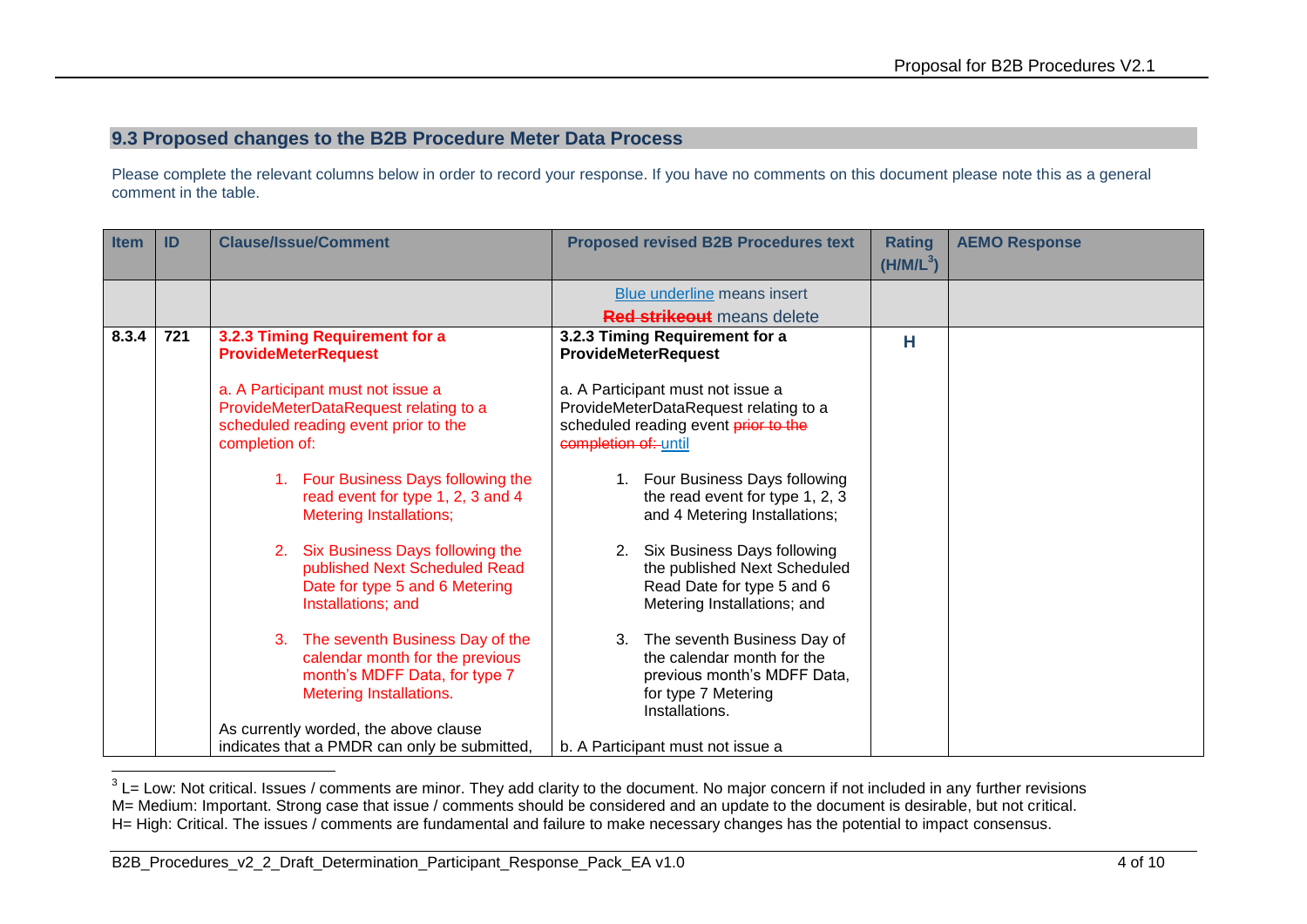| <b>Item</b> | ID | <b>Clause/Issue/Comment</b>                                                                                                                                                                                                                                                                                                                                                                                                                                                                                                                                                                                                                                                                                                                                                                                                                                                                                                                                       | <b>Proposed revised B2B Procedures text</b>                                                                                                                                                                                       | <b>Rating</b><br>$(H/M/L^3)$ | <b>AEMO Response</b> |
|-------------|----|-------------------------------------------------------------------------------------------------------------------------------------------------------------------------------------------------------------------------------------------------------------------------------------------------------------------------------------------------------------------------------------------------------------------------------------------------------------------------------------------------------------------------------------------------------------------------------------------------------------------------------------------------------------------------------------------------------------------------------------------------------------------------------------------------------------------------------------------------------------------------------------------------------------------------------------------------------------------|-----------------------------------------------------------------------------------------------------------------------------------------------------------------------------------------------------------------------------------|------------------------------|----------------------|
|             |    | business day five (Type 1-4), seven (Type 5 &<br>6) & eight (Type 7).<br>The proposed change, i.e. removal of 'prior to<br>the completion of' replacing this with 'until'<br>reflects when the PMDR can be raised, i.e. on<br>the fourth, sixth and seventh business days, in<br>line with MDP Service Level Procedures'<br>requirements/timeframes.<br>b. A Participant must not issue a<br>ProvideMeterDataRequest relating to a<br>ServiceOrderRequest for type 5 and 6<br>Metering Installations prior to the completion of<br>four Business Days following the receipt of the<br>completed ServiceOrderResponse<br>The above indicates that a PMDR can only be<br>submitted business day five after receiving the<br>ServiceOrderResponse.<br>Proposed change, i.e. removal of 'prior to the<br>completion of' replacing this with 'until' allows<br>for the PMDR to be submitted on the fourth<br>business day after receiving the<br>ServiceOrderResponse. | ProvideMeterDataRequest relating to a<br>ServiceOrderRequest for type 5 and 6<br>Metering Installations prior to the<br>completion of until four Business Days<br>following the receipt of the completed<br>ServiceOrderResponse. |                              |                      |
|             |    |                                                                                                                                                                                                                                                                                                                                                                                                                                                                                                                                                                                                                                                                                                                                                                                                                                                                                                                                                                   |                                                                                                                                                                                                                                   |                              |                      |
|             |    |                                                                                                                                                                                                                                                                                                                                                                                                                                                                                                                                                                                                                                                                                                                                                                                                                                                                                                                                                                   |                                                                                                                                                                                                                                   |                              |                      |
|             |    |                                                                                                                                                                                                                                                                                                                                                                                                                                                                                                                                                                                                                                                                                                                                                                                                                                                                                                                                                                   |                                                                                                                                                                                                                                   |                              |                      |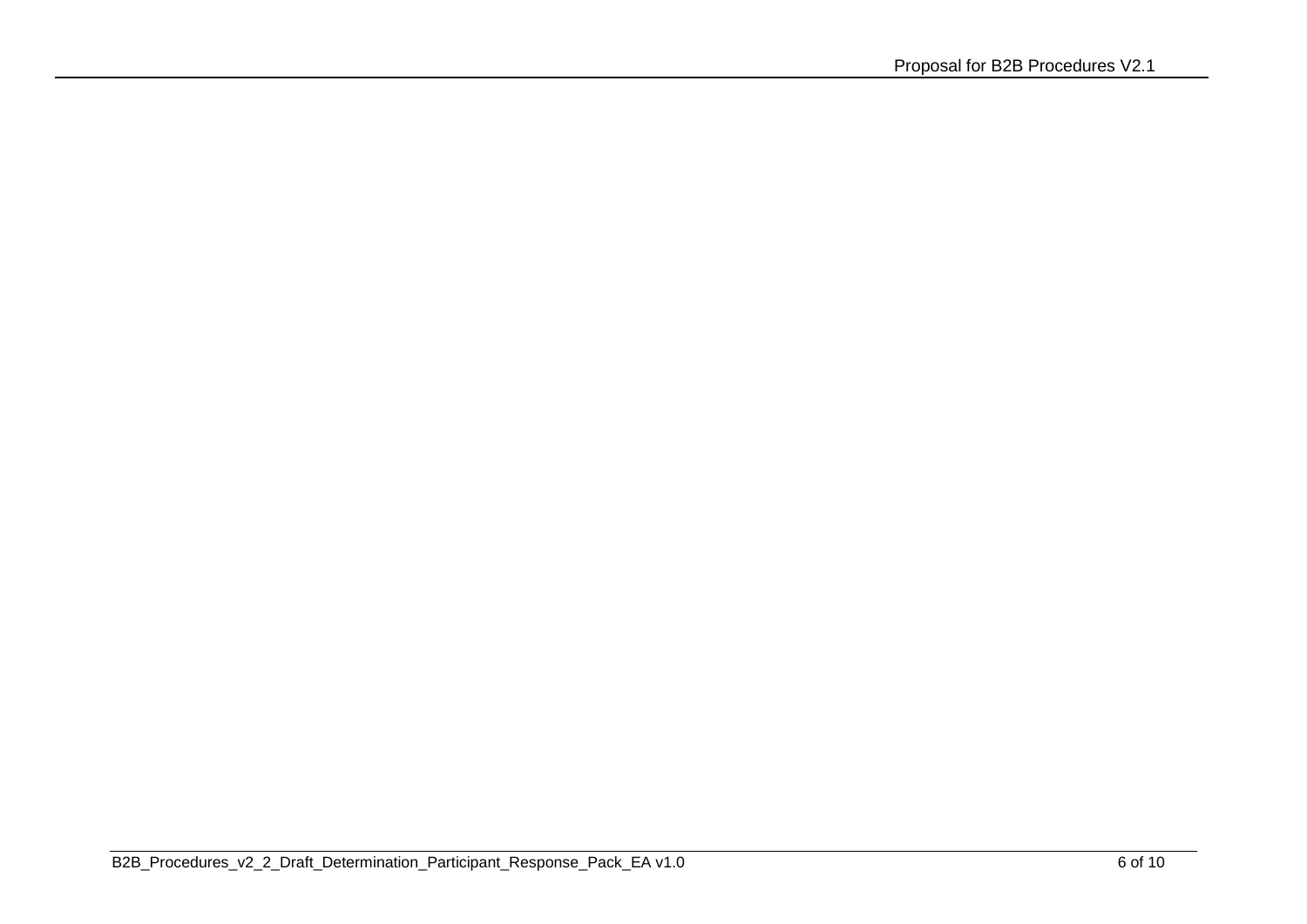## **9.4 Proposed changes to the B2B Procedure One Way Notification Process**

| <b>Item</b> | ID | <b>Clause/Issue/Comment</b> | <b>Proposed revised B2B Procedures text</b> | <b>Rating</b>         | <b>AEMO Response</b> |
|-------------|----|-----------------------------|---------------------------------------------|-----------------------|----------------------|
|             |    |                             |                                             | (H/M/L <sup>4</sup> ) |                      |
|             |    |                             | <b>Blue underline means insert</b>          |                       |                      |
|             |    |                             | <b>Red strikeout</b> means delete           |                       |                      |
|             |    |                             |                                             |                       |                      |
|             |    |                             |                                             |                       |                      |
|             |    |                             |                                             |                       |                      |
|             |    |                             |                                             |                       |                      |
|             |    |                             |                                             |                       |                      |

<sup>-</sup> $4$  L= Low: Not critical. Issues / comments are minor. They add clarity to the document. No major concern if not included in any further revisions M= Medium: Important. Strong case that issue / comments should be considered and an update to the document is desirable, but not critical. H= High: Critical. The issues / comments are fundamental and failure to make necessary changes has the potential to impact consensus.

B2B\_Procedures\_v2\_2\_Draft\_Determination\_Participant\_Response\_Pack\_EA v1.0 7 of 10 7 of 10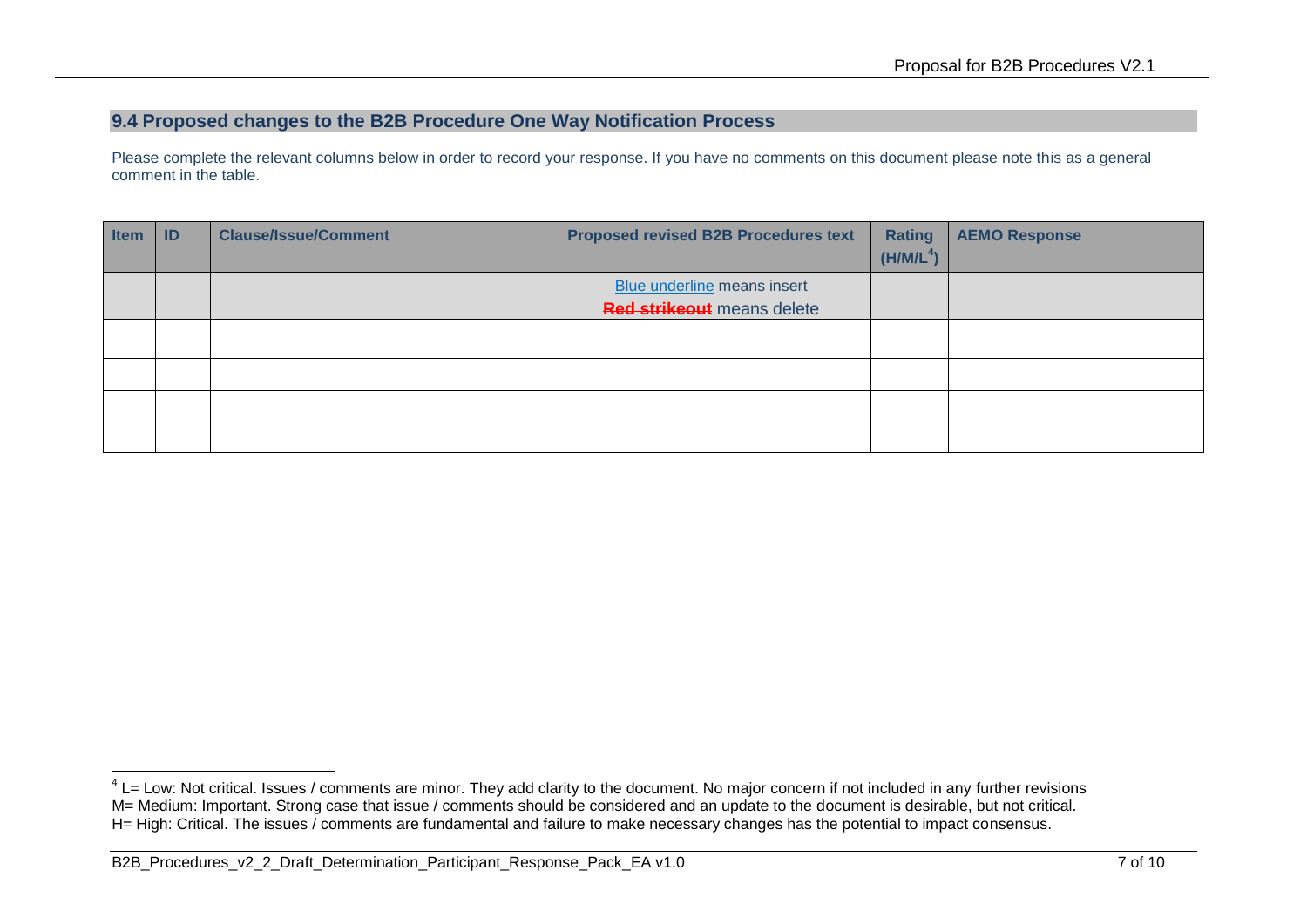#### **9.5 Proposed changes to the B2B Procedure Technical Guidelines for B2B Procedures**

| <b>Item</b> | ID | <b>Clause/Issue/Comment</b> | <b>Proposed revised B2B Procedures text</b>                             | <b>Rating</b><br>(H/M/L <sup>5</sup> ) | <b>AEMO Response</b> |
|-------------|----|-----------------------------|-------------------------------------------------------------------------|----------------------------------------|----------------------|
|             |    |                             | <b>Blue underline means insert</b><br><b>Red strikeout</b> means delete |                                        |                      |
|             |    |                             |                                                                         |                                        |                      |
|             |    |                             |                                                                         |                                        |                      |
|             |    |                             |                                                                         |                                        |                      |
|             |    |                             |                                                                         |                                        |                      |

 5 L= Low: Not critical. Issues / comments are minor. They add clarity to the document. No major concern if not included in any further revisions M= Medium: Important. Strong case that issue / comments should be considered and an update to the document is desirable, but not critical. H= High: Critical. The issues / comments are fundamental and failure to make necessary changes has the potential to impact consensus.

B2B\_Procedures\_v2\_2\_Draft\_Determination\_Participant\_Response\_Pack\_EA v1.0 8 of 10 8 of 10